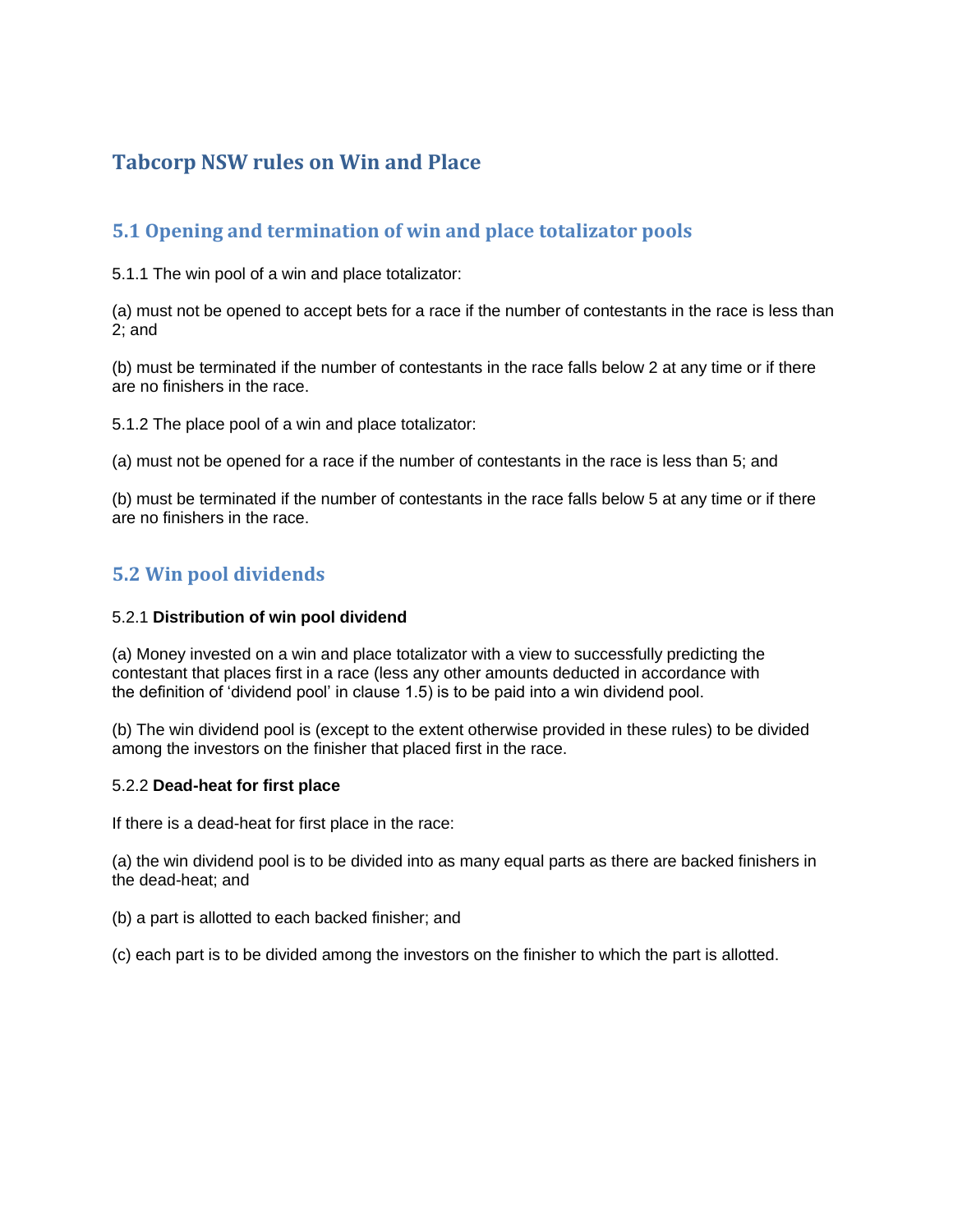## **5.3 Place pool 2 dividend races**

### 5.3.1 **Application of rule**

(a) This clause 5.3 applies if the number of entries in a race received at the deadline for scratchings prescribed by the controlling body or a race club responsible for the conduct of the relevant race meeting is less than 8.

(b) This clause is subject to clauses 4.3 (application of minimum dividend provisions in certain cases) and 5.5 (deficiency in place pool).

### 5.3.2 **Distribution of place pool dividend for 2 dividend race**

(a) Money invested on a win and place totalizator with a view to successfully predicting the contestant that places first or second in a race (and less any amounts deducted in accordance with the definition of 'dividend pool' in clause 1.5) is to be paid into a place dividend pool

(b) The place dividend pool is (except to the extent otherwise provided in these rules) to be divided into 2 equal parts, of which:

(i) one part is to be divided among the investors on the first placed finisher in the race; and

(ii) the second part is to be divided among the investors on the second placed finisher in the race.

#### 5.3.3 **Unbacked winners or placegetters in a 2 dividend race**

(a) If the first placed finisher is not backed, the whole of the place dividend pool is to be divided among the investors on the second placed finisher in the race.

(b) If the second placed finisher is not backed, the whole of the place dividend pool is to be divided among the investors on the first placed finisher in the race.

#### 5.3.4 **Dead-heat for first place in a 2 dividend race**

(a) If there is a dead-heat for first place in a 2 dividend race:

(i) the place dividend pool is to be divided into as many equal parts as there are backed finishers in the dead-heat; and

- (ii) a part is allotted to each backed finisher; and
- (iii) each part is to be divided among the investors on the finisher to which the part is allotted.

(b) This clause 5.3.4 applies to a dead-heat for second place in a 2 dividend race in the event that the place dividend pool is to be divided among the investors on the second placed finisher in accordance with clause 5.3.5.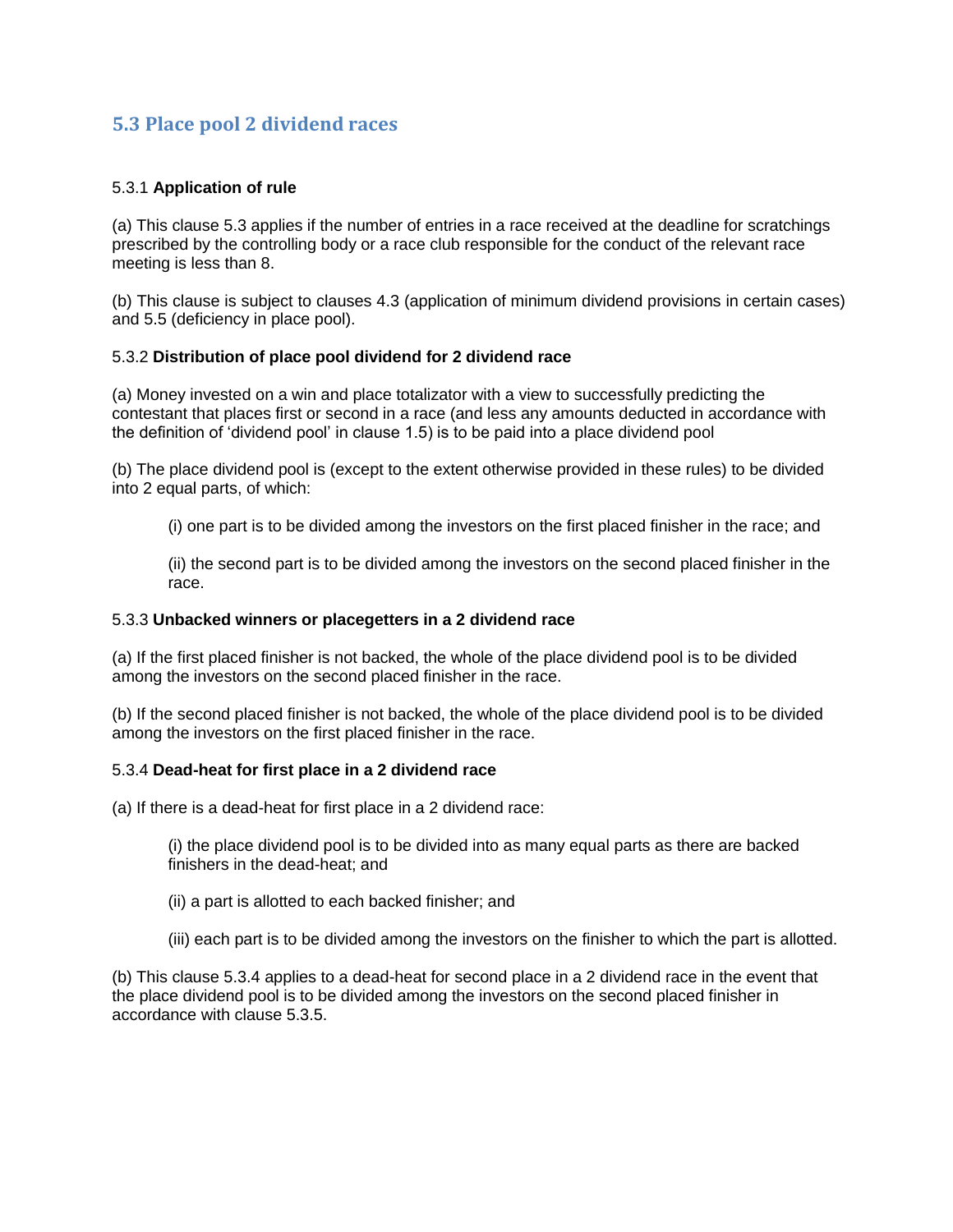### 5.3.5 **Dead-heat for second place in a 2 dividend race where first place is backed**

If the first placed finisher is backed and 2 or more backed finishers dead-heat for second place in a 2 dividend race:

(a) the place dividend pool is to be divided into 2 equal parts:

(i) one part is to be divided amount the investors of the first placed finisher; and

(ii) the second part is to be divided into as many equal parts as there are backed finishers in the dead-heat for second place;

(b) a part is allotted to each backed finisher that placed second in the race; and

(c) each part is to be divided among the investors on the finisher to which the part is allotted.

## **5.4 Place pool 3 dividend races**

### 5.4.1 **Application of rule**

(a) This clause 5.4 applies if the number of entries in a race received at the deadline for scratchings prescribed by the controlling body or a race club responsible for the conduct of the relevant race meeting is 8 or more;

(b) This clause is subject to clauses 4.3 (application of minimum dividend provisions in certain cases) and 5.5 (deficiency in place pool).

### 5.4.2 **Distribution of place pool dividends for a 3 dividend race**

Money invested on a win and place totalizator with a view to successfully predicting the contestant that places first, second or third in a race (less any other amounts deducted in accordance with the definition of 'dividend pool' in clause 1.5) is to be paid into a place dividend pool.

The place dividend pool is (except to the extent otherwise provided in these rules) to be divided into 3 equal parts, of which:

(a) one part is to be divided among the investors on the first placed finisher; and

(b) the second part is to be divided among the investors on the second placed finisher; and

(c) the third part is to be divided among the investors on the third placed finisher.

### 5.4.3 **Unbacked winners or placegetters in a 3 dividend race**

If a first, second or third placed finisher is not backed:

(a) the whole of the place dividend pool is to be divided into as many equal parts as there are backed finishers who place first, second or third; and

(b) a part is allotted to each backed finisher; and

(c) each part is to be divided among the investors on the finisher to which the part is allotted.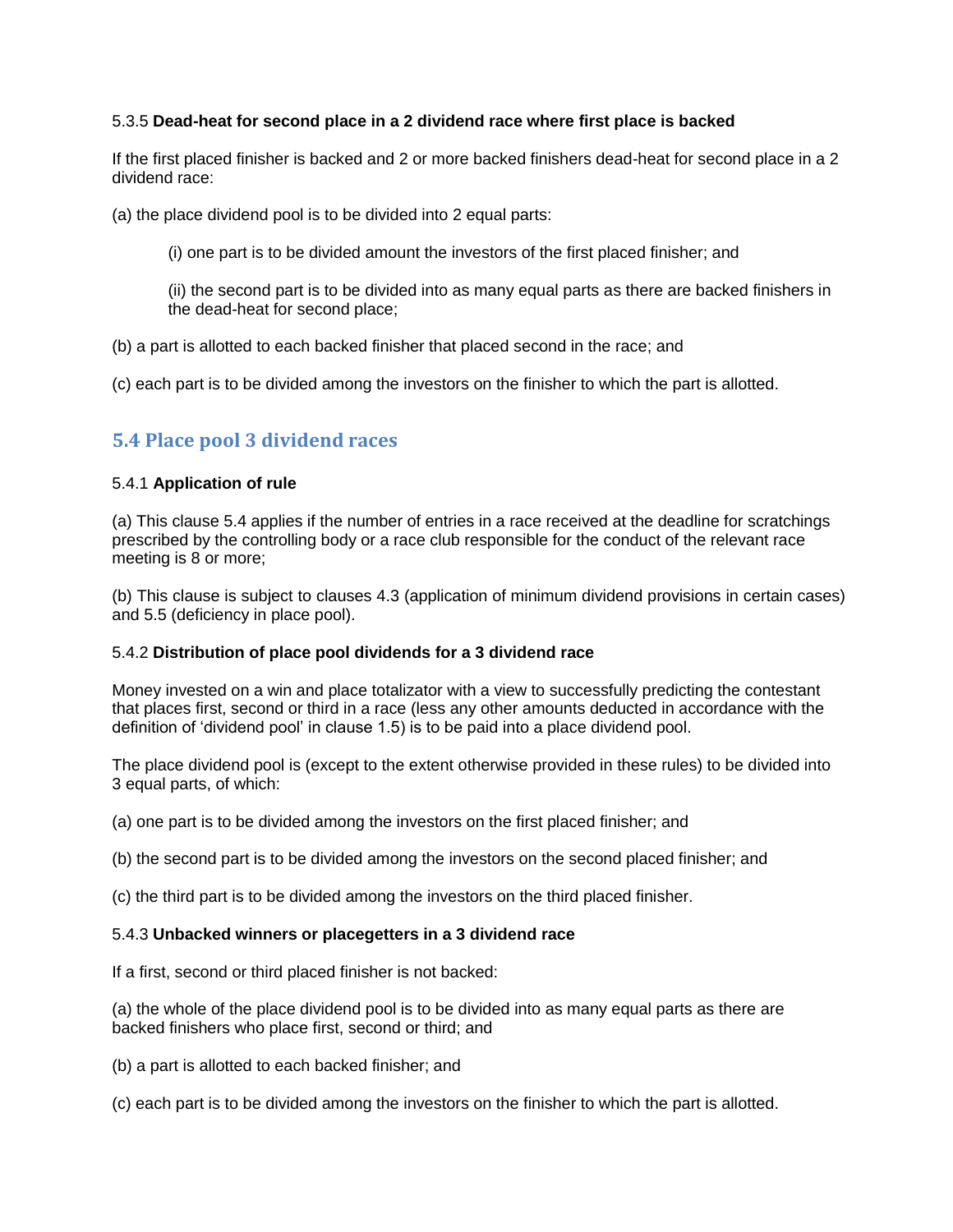### 5.4.4 **Dead-heat for first place between 2 finishers in a 3 dividend race**

(a) If 2 finishers dead-heat for first place in a 3 dividend race and both are backed:

(i) two-thirds of the place dividend pool is to be divided into 2 equal parts; and

(ii) each part is to be divided among the investors on each backed finisher in the dead-heat; and

(iii) one third of the place dividend pool is to be divided among the investors on the third placed finisher.

(b) If 2 finishers dead-heat for first place in a 3 dividend race but 1 only is backed:

(i) the whole of the place dividend pool is to be divided into 2 equal parts; and

(ii) one part is to be divided among the investors on the backed finisher in the dead-heat; and

(iii) the second part to be dividedamongst the investors on the backed second placed finisher in the dead-heat.

#### 5.4.7 **Dead-heat for third place in a 3 dividend race where first and second place are backed**

(a) If the first and second placed finishers are backed, and 2 or more backed finishers dead-heat for third place in a 3 dividend race:

(i) one third of the place dividend pool is to be divided among the investors on the first placed finisher; and

(ii) one third of the place dividend pool is to be divided among the investors on the second placed finisher;

(iii) one-third of the place dividend pool is to be divided into as many equal parts as there are backed finishers in the dead-heat; and

(iv) a part is allotted to each backed finisher in the dead-heat; and

(v) each part is to be divided among the investors on the finisher to which the part is allotted.

(b) If 2 or more finishers dead-heat for third place but none of the finishers is backed:

- (i) the whole of the place dividend pool is to be divided into 2 equal parts; and
- (ii) one part is to be divided among the investors on the first placed finisher; and
- (iii) the second part is to be divided among the investors on the second placed finisher.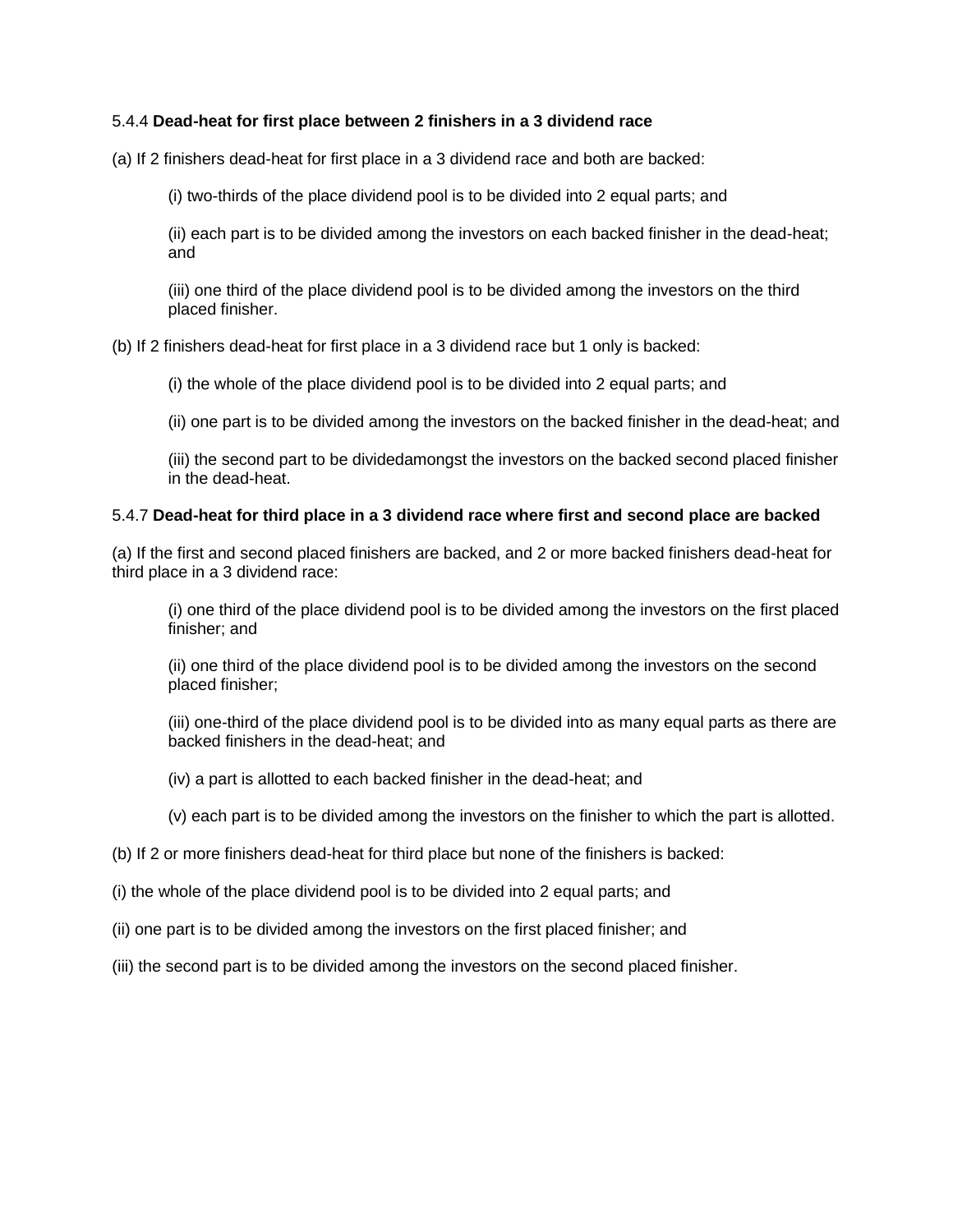### **5.5 Deficiency in place pool**

5.5.1 Dividend where deficiency in one part of place pool

(a) If:

(i) the place dividend pool is divided in accordance with clause 5.3 (place pool 2 dividend races) or

clause 5.4 (place pool 3 dividend races); and

(ii) in not more than one part (in this clause referred to as the 'deficient part") of the place dividend pool there is insufficient money to enable a dividend equal to the unit of investment to be declared in respect of that part; and

(iii) the amount of the deficiency is greater than the amount deducted as Commission;

(b) then, there must, before any dividend is declared, be deducted:

(i) from the part, other than the deficient part; or

(ii) if there are 2 or more parts that are not deficient parts, from those parts in proportion to the amounts standing in those parts, an amount sufficient to enable a dividend equal to the unit of investment to be declared in respect of the deficient part, less the Commission.

(c) The amount so deducted is to be added to the deficient part so that, if the Commission were also added to the deficient parts, there would be produced in each of the deficient parts an amount not greater than the amount required in each of those parts to declare a dividend equal to the unit of investment.

#### 5.5.2 **Dividend where deficiency in 2 or more parts of place pool** (a) If:

(i) the place dividend pool has been divided in accordance with clause 5.3 (place pool 2 dividend races) or clause 5.4 (place pool 3 dividend races); and

(ii) in each of 2 or more parts (in this clause referred to as the **"deficient parts")** of the place dividend pool there is insufficient money to enable dividends equal to the unit of investment to be declared in respect of those parts; and

(iii) the aggregate of the amounts of those deficiencies is greater than the amount deducted as Commission,

(b) then, there must, before any dividend is declared, be deducted:

(i) from the part, other than the deficient parts; or

(ii) if there are 2 or more parts that are not deficient parts, from those parts in proportion to the amounts standing in those parts, an amount equal to the aggregate of the amounts of the deficiencies in the deficient parts, less the Commission.

(c) The amount so deducted is to be added to the deficient parts so that, if the Commission were also added to the deficient parts, there would be produced in each of the deficient parts an amount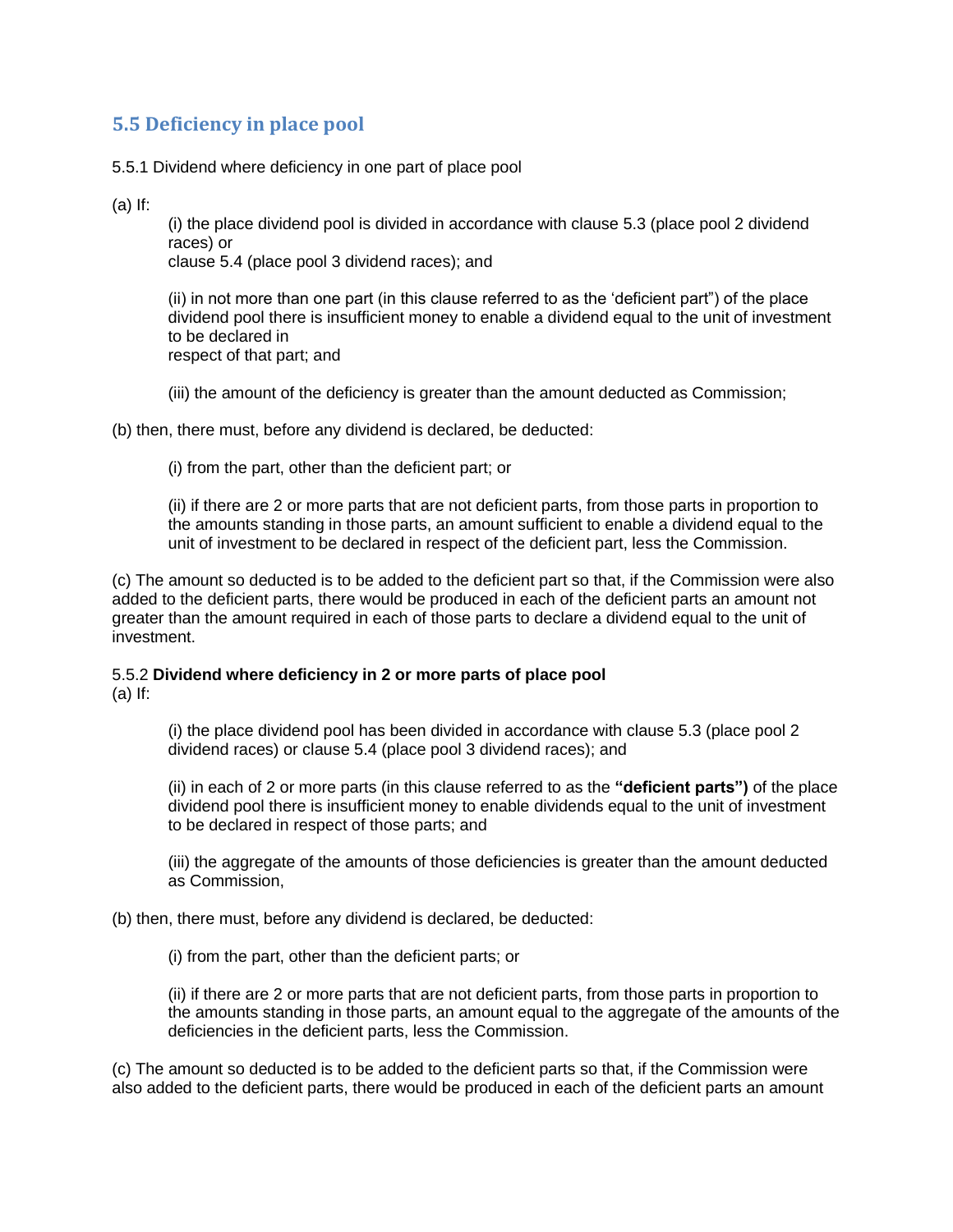not greater than the amount required in each of those parts to declare a dividend equal to the unit of investment.

# **17. COMMISSION DEDUCTIONS**

### **17.1 Relevant maximum percentage of commission**

17.1.1 The relevant maximum percentage of the Commission deducted is set out in the table below.

### **17.2 Commission Rate Table**

17.2.1 The amounts prescribed in the table below are expressed as a percentage of the total amounts invested in the class or description of the totalizator concerned and, in accordance with Part 6 of the Act.

| <b>Class/Description</b> | <b>Commission Rate</b>                    | <b>Commission Rate</b>                |
|--------------------------|-------------------------------------------|---------------------------------------|
|                          | (when not hosting<br>international pools) | (when hosting<br>international pools) |
| Win                      | 14.5%                                     | 14.5%                                 |
| Place                    | 14.25%                                    | 14.25%                                |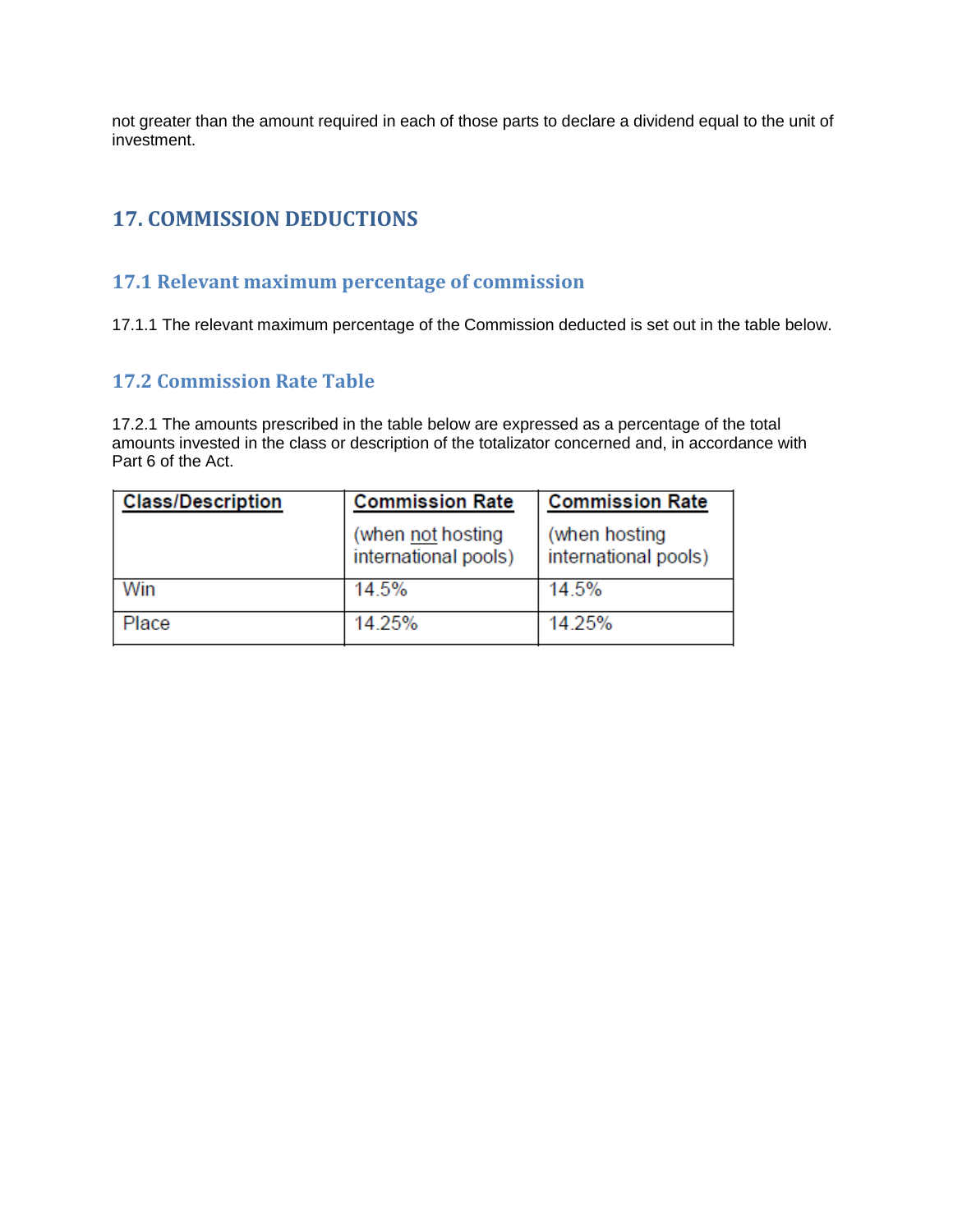## **APPENDIX 1 - DETERMINATION OF DIVIDEND - MINIMUMS & FRACTIONS**

(1) In this section:

"the calculated amount", in relation to an event or contingency in relation to which a totalizator was used, means the amount which would, but for subsections (3), (5) and (6), be payable by way of dividend in respect of that event or contingency;

"the payable dividend", in relation to an event or contingency in relation to which a totalizator was used, means the amount to be paid by way of dividend in respect of that event or contingency.

(2) Subject to subsections (3) and (5), the calculated amount in relation to an event or contingency in relation to which a totalizator was used shall, after any adjustment required to be made by subsection (6), be the payable dividend in relation to that event or contingency.

(3) Subject to subsection (4), where the calculated amount in respect of an event or contingency in relation to which a totalizator was used is:

(a) equal to or less than the unit of investment for that event or contingency; or

(b) more than that unit but less than the sum of that unit and 5 cents, the payable dividend shall be an amount equal to one hundred and four per centum of that unit **("minimum dividend").**

(4) Subsection (3) does not apply:

(a) to an event or contingency in circumstances where:

(i) 2 or more starters fill a place (including first place) in the event or contingency; and

> (ii) a pool or part of a pool (ascertained in respect of that place in accordance with this Act, the regulations or the rules) is required to be divided among the starters filling that place; or

(b) if as a result of subsection (3) the dividend payable on a further contingency or contingencies would also be subject to subsection (3) and the total amount of dividends payable would exceed the total amount paid into the pool (less any amounts refundable); or

(c) to a win and place, quinella, exacta, duet, trifecta, first 4, doubles and quaddie totalizator if the total amount of the dividends payable in accordance with the rules for that type of totalizator would exceed the total amount paid into the totalizator (less any amounts refundable to investors); or

(d) to the place pool of a win and place totalizator:

(i) if the total money invested on any one of the placed contestants in respect of which a dividend is payable under clause 5.3 of the rules (place pool 2 dividend race) is more than 50% of the sum of the place pool and any amount deducted as Commission; or

(ii) if the total money invested on any one of the placed contestants in respect of which a dividend is payable under clause 5.4 of the rules (place pool 3 dividend race) is more than 40% of the sum of the place pool and any amount deducted as Commission; or